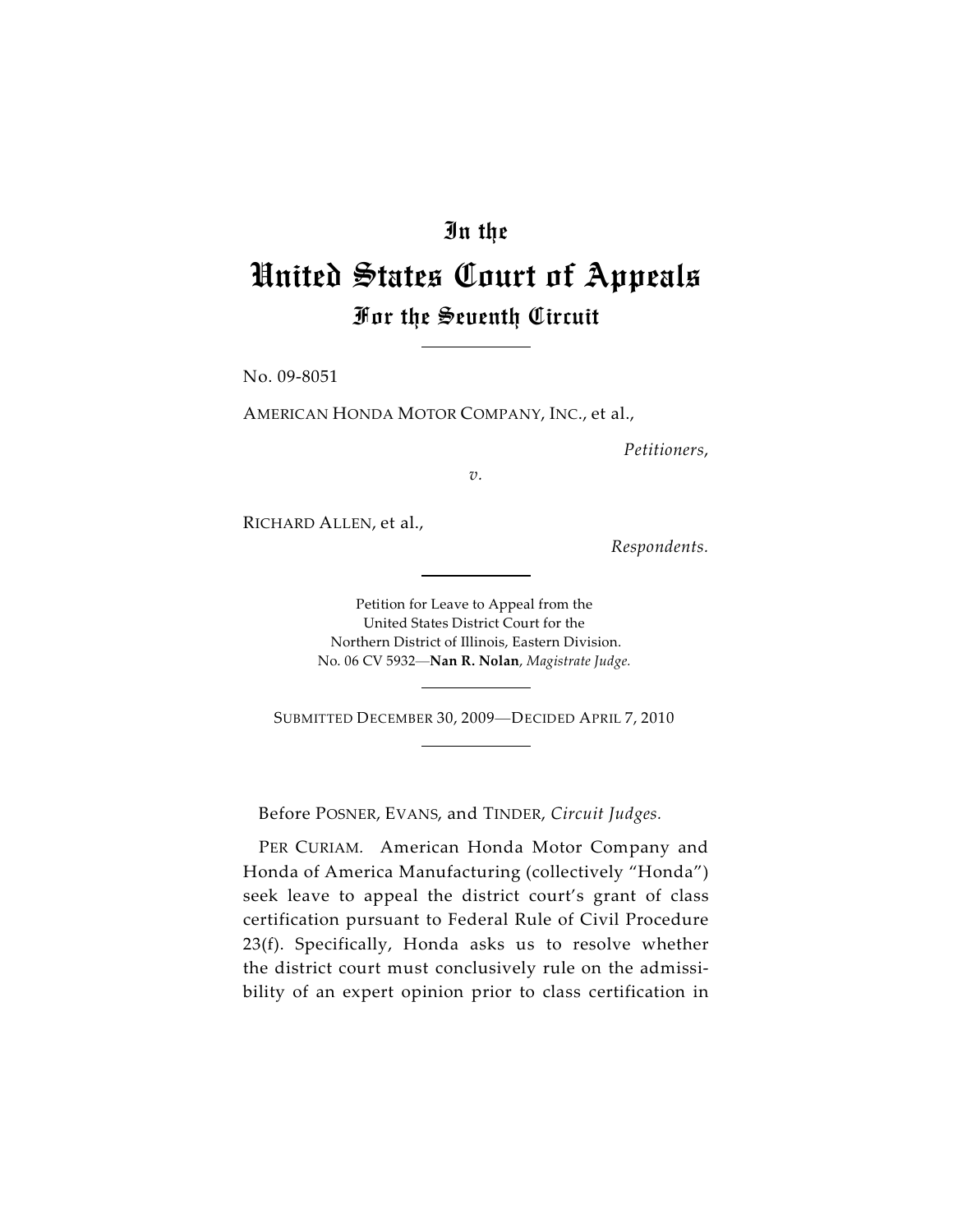this case because that opinion is essential to the certification decision. Since this is the type of question that Rule 23(f) was designed to address, and because the district court's analysis was incomplete, we accept the appeal. *See Allen v. Int'l Truck & Engine Corp*., 358 F.3d 469, 470 (7th Cir. 2004) ("The parties' comprehensive submissions show not only that immediate review would promote the development of the law . . . but also that the district court committed an error best handled by a swift" action.).

Plaintiffs are purchasers of Honda's Gold Wing GL1800 motorcycle; they allege that the motorcycle has a design defect that prevents the adequate dampening of "wobble," that is, side-to-side oscillation of the front steering assembly about the steering axis. In other words, they claim that the defect makes the steering assembly shake excessively and they want Honda to fix the problem. Plaintiffs moved for class certification pursuant to Rule 23(b)(3). To demonstrate the predominance of common issues, they relied heavily on a report prepared by Mark Ezra, a motorcycle engineering expert. Ezra's report opined that motorcycles should "by [their] design and manufacture exhibit[] decay of any steering oscillations sufficiently and rapidly so that the rider neither reacts to nor is frightened by such oscillations." Assuming that human reaction time to wobble is  $\frac{1}{2}$  to  $\frac{3}{4}$  of a second, Ezra opined that wobble should decay, or dissipate, to  $37\%$  of its original amplitude within  $\frac{3}{4}$  of a second to ensure that riders do not perceive and react to the oscillations. This standard, which Ezra devised himself and characterizes as "reasonable," was published in the June 2004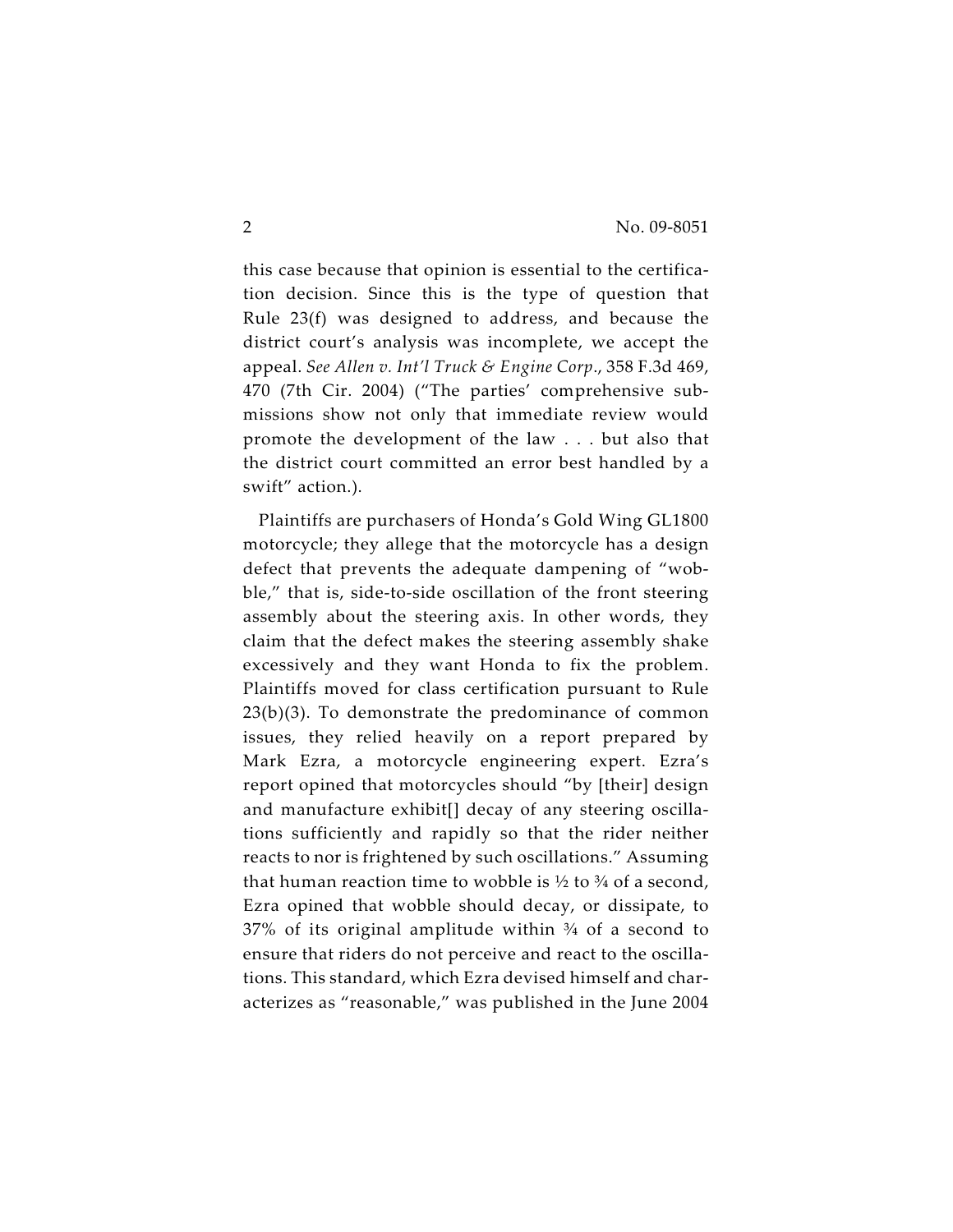edition of the *Journal of the National Academy of Forensic Engineers.* After testing one used GL1800 serviced to factory condition, Ezra concluded that it failed to meet his wobble decay standard. He also concluded that his standard could be achieved in the GL1800 motorcycle by replacing the regular ball bearings in the steering assembly with tapered ones.

Honda moved to strike the report pursuant to *Daubert v. Merrell Dow Pharms., Inc.*, 509 U.S. 579 (1993), arguing that Ezra's wobble decay standard was unreliable because it was not supported by empirical testing, was not developed through a recognized standard-setting procedure, was not generally accepted in the relevant scientific, technical, or professional community, and was not the product of independent research. In the alternative, Honda argued that even if the standard was reliable, Ezra did not reliably apply it to this case because he only tested one motorcycle and did not account for variables that could affect the wobble decay rate.

The district court concluded that it was proper to decide whether the report was admissible prior to certification because "most of Plaintiffs' predominance arguments rest upon the theories advanced by Mr. Ezra." *Allen v. Am. Honda Motor Co.,* 264 F.R.D. 412, 425 (N.D. Ill. 2009). The court then discussed Honda's *Daubert* arguments. It noted that it was concerned that, among other things, Ezra's wobble decay standard may not be supported by empirical evidence, the standard has not been generally accepted by the engineering community, and Ezra's test sample of one may be inadequate to conclude that the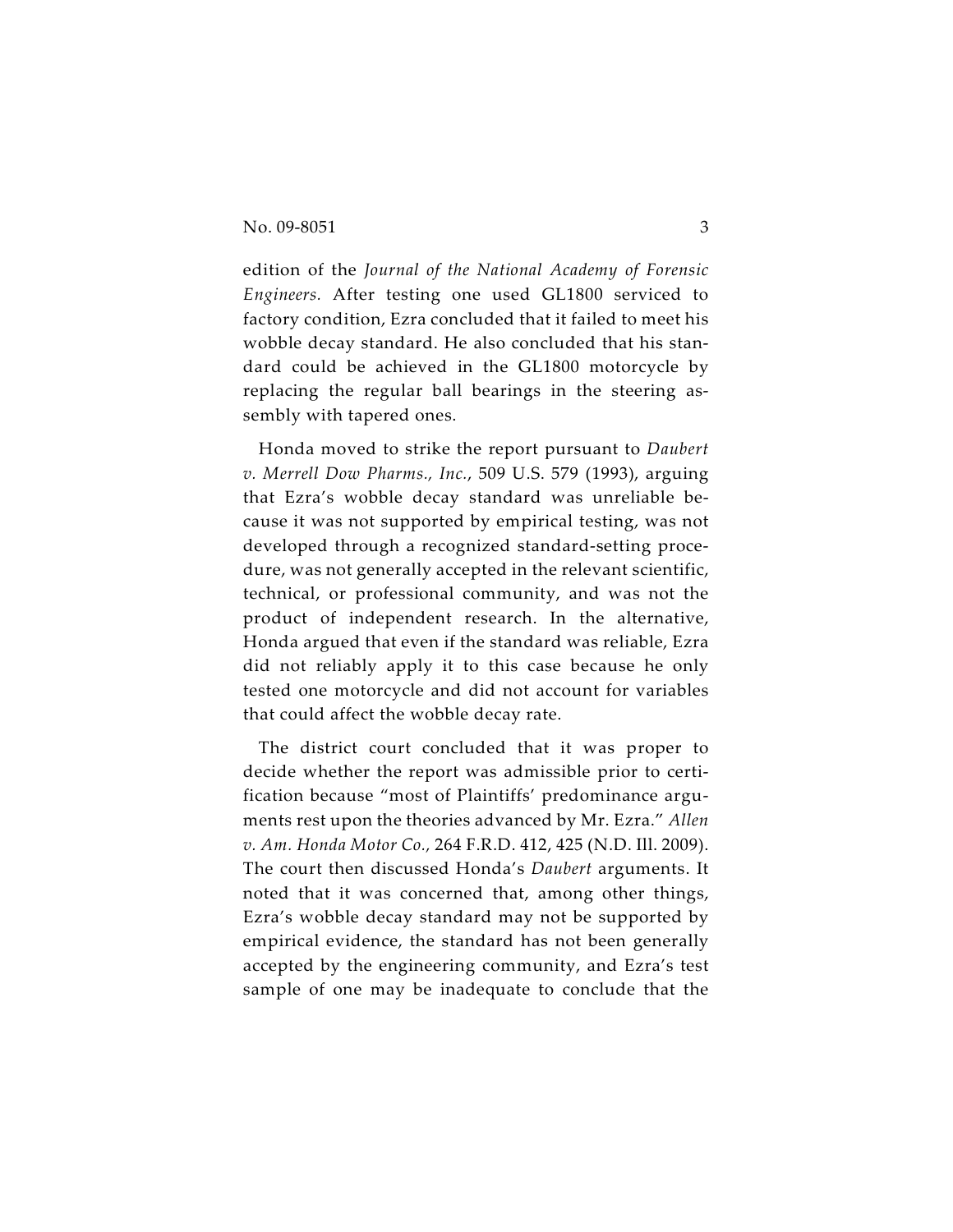entire fleet of GL1800s is defective. The court then concluded, "Viewing all of the arguments together, the court has definite reservations about the reliability of Mr. Ezra's wobble decay standard. Nevertheless, the court declines to exclude the report in its entirety at this early stage of the proceedings." *Id.* at 428. The court denied Honda's motion to exclude "without prejudice," *id.* at 437, and granted Plaintiffs' motion for class certification in part, certifying two classes of individuals who purchased GL1800s.

In *Szabo v. Bridgeport Machs., Inc.*, 249 F.3d 672, 676 (7th Cir. 2001), we held that a district court must make whatever factual and legal inquiries are necessary to ensure that requirements for class certification are satisfied before deciding whether a class should be certified, even if those considerations overlap the merits of the case. And in *West v. Prudential Sec., Inc.*, 282 F.3d 935, 938 (7th Cir. 2002), we held that a plaintiff cannot obtain class certification just by hiring a competent expert. We emphasized, "A district judge may not duck hard questions by observing that each side has some support. . . . Tough questions must be faced and squarely decided, if necessary by holding evidentiary hearings and choosing between competing perspectives." *Id.* But we have not yet specifically addressed whether a district court must resolve a *Daubert* challenge prior to ruling on class certification if the testimony challenged is integral to the plaintiffs' satisfaction of Rule 23's requirements.

Plaintiffs argue that we do not need to accept this appeal because district courts in this circuit generally agree that a *Daubert* challenge must be resolved prior to class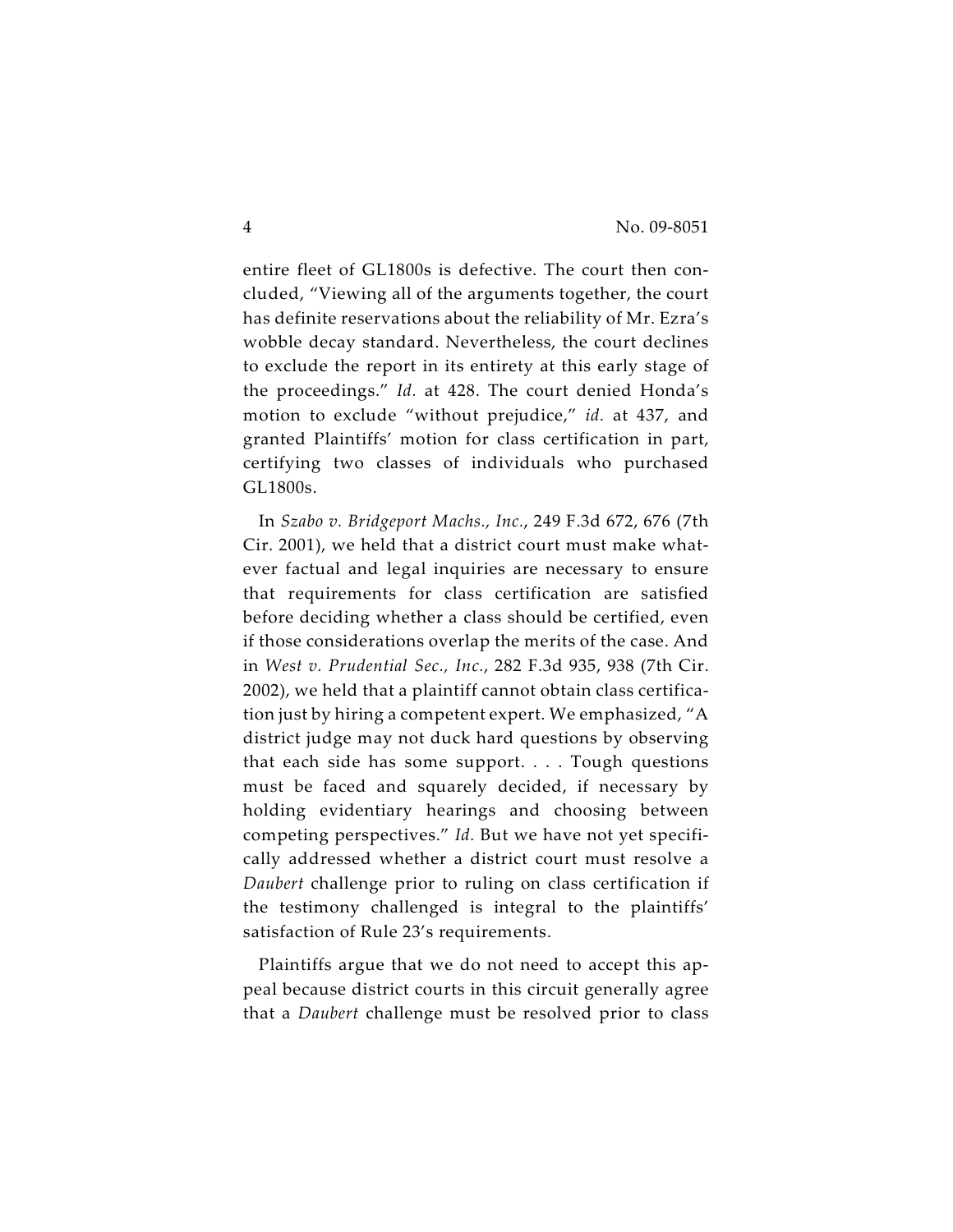certification. This is true, though the courts have relied on different authority, including other district court decisions, to reach their conclusion. *See, e.g., Reed v. Advocate Health Care*, No. 06 C 3337, 2009 WL 3146999, at \*21 (N.D. Ill. Sept. 28, 2009); *In re Ready-Mixed Concrete Antitrust Litig.*, 261 F.R.D. 154, 162 (S.D. Ind. 2009); *Srail v. Village of Lisle*, 249 F.R.D. 544, 557, 560-61 (N.D. Ill. 2008); *cf. Szabo*, 249 F.3d at 675 (accepting an appeal pursuant to Rule 23(f) in part because the district court relied largely on decisions by other district judges "[a]t critical junctures"). Further, in many of these cases, including the case at hand, this issue was heavily contested. Finally, other appellate courts have not directly addressed whether challenges to experts must be resolved prior to certification. *See, e.g., In re Hydrogen Peroxide Antitrust Litig.*, 552 F.3d 305, 315 n.13 (3d Cir. 2008) (noting that parties agreed that lower court properly addressed admission of expert testimony); *Dukes v. Wal-Mart, Inc.*, 509 F.3d 1168, 1174, 1179 (9th Cir. 2007) (withdrawing and superceding prior opinion, 474 F.3d 1214, which held that full *Daubert* examination should not be conducted at class certification stage), *reh'g granted*, 556 F.3d 919 (9th Cir. 2009); *In re Initial Public Offering Sec. Litig.*, 471 F.3d 24, 42 (2d Cir. 2006) (disavowing suggestion that expert's testimony may establish component of class certification "simply by being not fatally flawed"). Given the uncertainty surrounding the propriety of conducting a *Daubert* analysis at the class certification stage, and the frequency with which this issue arises, we find the question to be one appropriate for resolution under Rule 23(f). *See Blair v. Equifax Check Servs., Inc.*, 181 F.3d 832, 835 (7th Cir. 1999).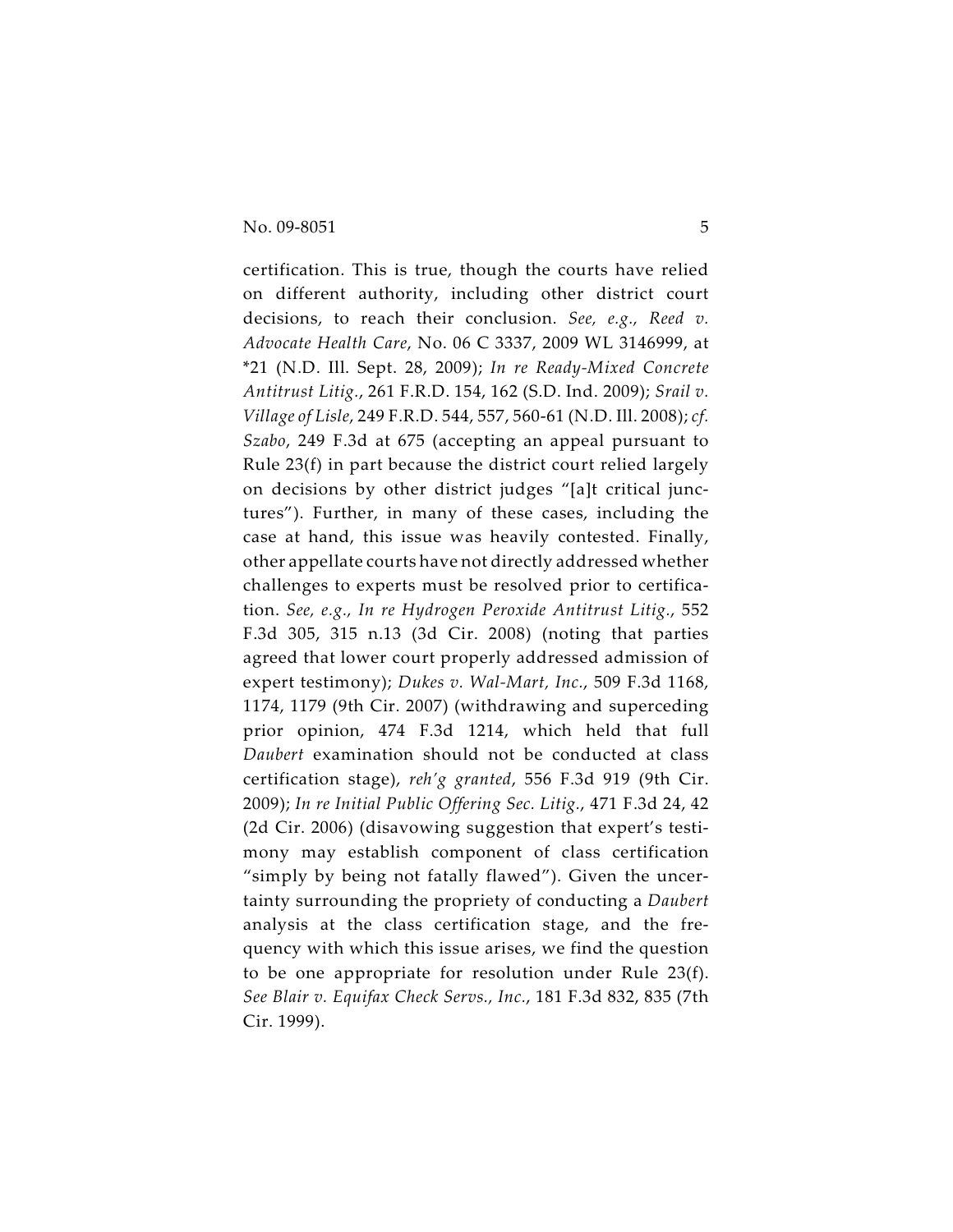We hold that when an expert's report or testimony is critical to class certification, as it is here, *see Allen*, 264 F.R.D. at 420 ("Mr. Ezra's wobble decay standard . . . forms the basis of Plaintiffs' theory of defect."), a district court must conclusively rule on any challenge to the expert's qualifications or submissions prior to ruling on a class certification motion. That is, the district court must perform a full *Daubert* analysis before certifying the class if the situation warrants. If the challenge is to an individual's qualifications, a court must make that determination "by comparing the area in which the witness has superior knowledge, skill, experience, or education with the subject matter of the witness's testimony." *Carroll v. Otis Elevator Co.*, 896 F.2d 210, 212 (7th Cir. 1990). The court must also resolve any challenge to the reliability of information provided by an expert if that information is relevant to establishing any of the Rule 23 requirements for class certification.

Here, the district court started off on the right foot by beginning to undertake what might have become a fairly extensive *Daubert* analysis. *Cf. Naeem v. McKesson Drug Co.*, 444 F.3d 593, 608 (7th Cir. 2006) (noting that there is no need for a court to perform the *Daubert* analysis in any particular or mechanical way). It noted its role as "gatekeeper" and its duty to "determine reliability in light of the proposed expert's full range of experience and training as well as the methodology used to arrive at a particular conclusion." *Allen*, 264 F.R.D. at 423 (quotations omitted). The district court acknowledged Honda's concerns about the reliability of Ezra's testimony and largely agreed with them. It expressed reservations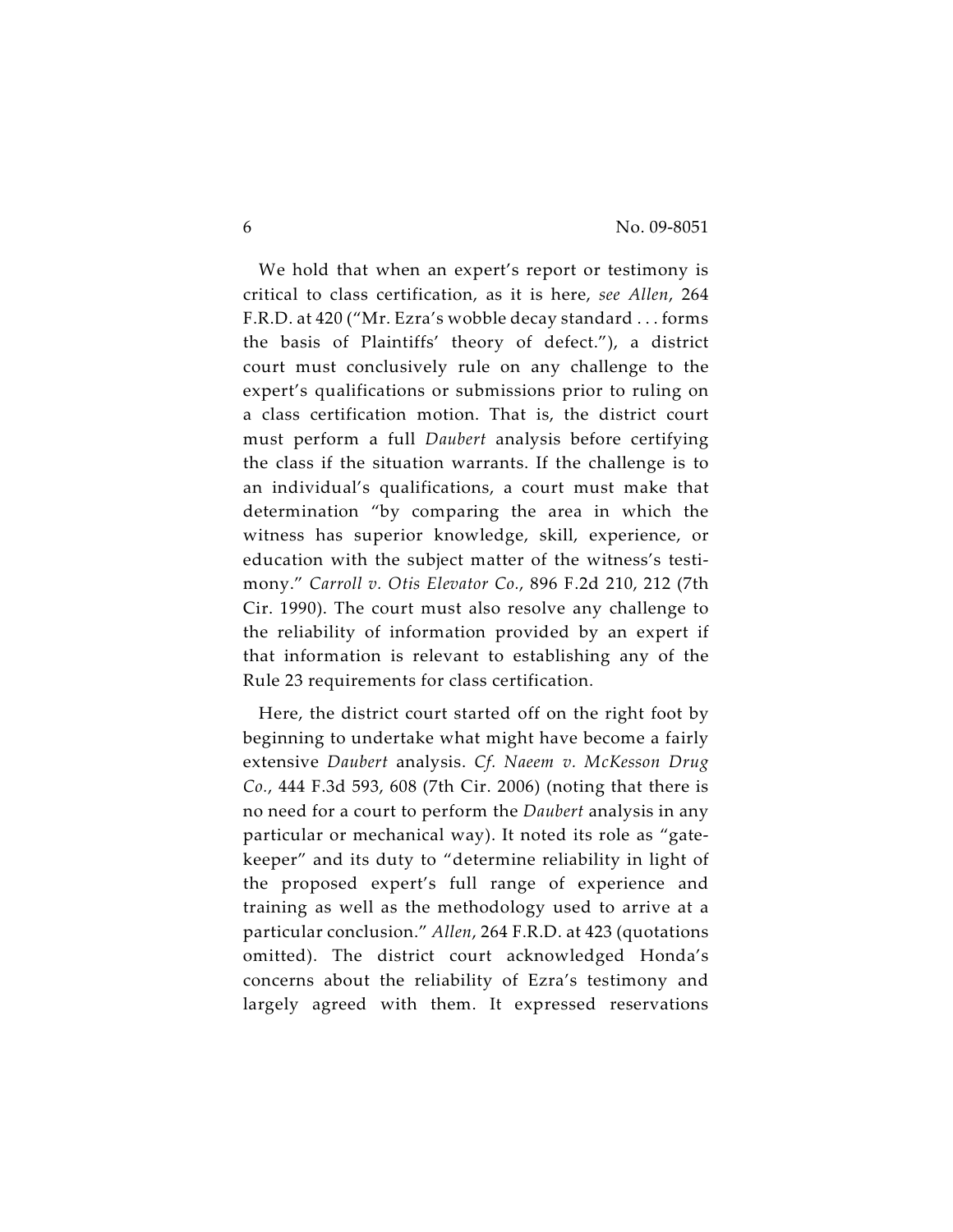about Ezra's failure to "establish the minimal amplitude required for a rider to detect an oscillation," *id.* at 426, his failure to "verif[y] whether a lesser or greater percentage of decay would also provide an appropriate margin of safety," *id.* at 427, the fact that his wobble decay standard was developed "to assist with a lawsuit and was not conceived through the logical flow of independent research," *id.*, the questionable peer-review process that his article underwent, *see id.*, the engineering community's lack of acceptance of his proposed standard, *id.*, and his test sample size of one used GL1800, *see id.* at 427-28. Yet the district court ultimately declined, without further explanation, "to exclude the report in its entirety at this early stage of the proceedings." *Id.* at 428.

"We give the court great latitude in determining not only *how* to measure the reliability of the proposed expert testimony but also whether the testimony is, in fact, reliable, but the court must provide more than just conclusory statements of admissibility to show that it adequately performed the *Daubert* analysis." *United States v. Pansier*, 576 F.3d 726, 737 (7th Cir. 2009) (citation omitted). The court's effective statement of admissibility here is not even conclusory; it leaves open the questions of what portions of Ezra's testimony it may have decided (or will decide) to exclude, whether Ezra reliably applied the standard to the facts of the case, and, ultimately, whether Plaintiffs have satisfied Rule 23(b)(3)'s predominance requirement. As a result, the district court never actually reached a conclusion about whether Ezra's expert report was reliable enough to support Plaintiffs' class certification request. Instead it denied Honda's motion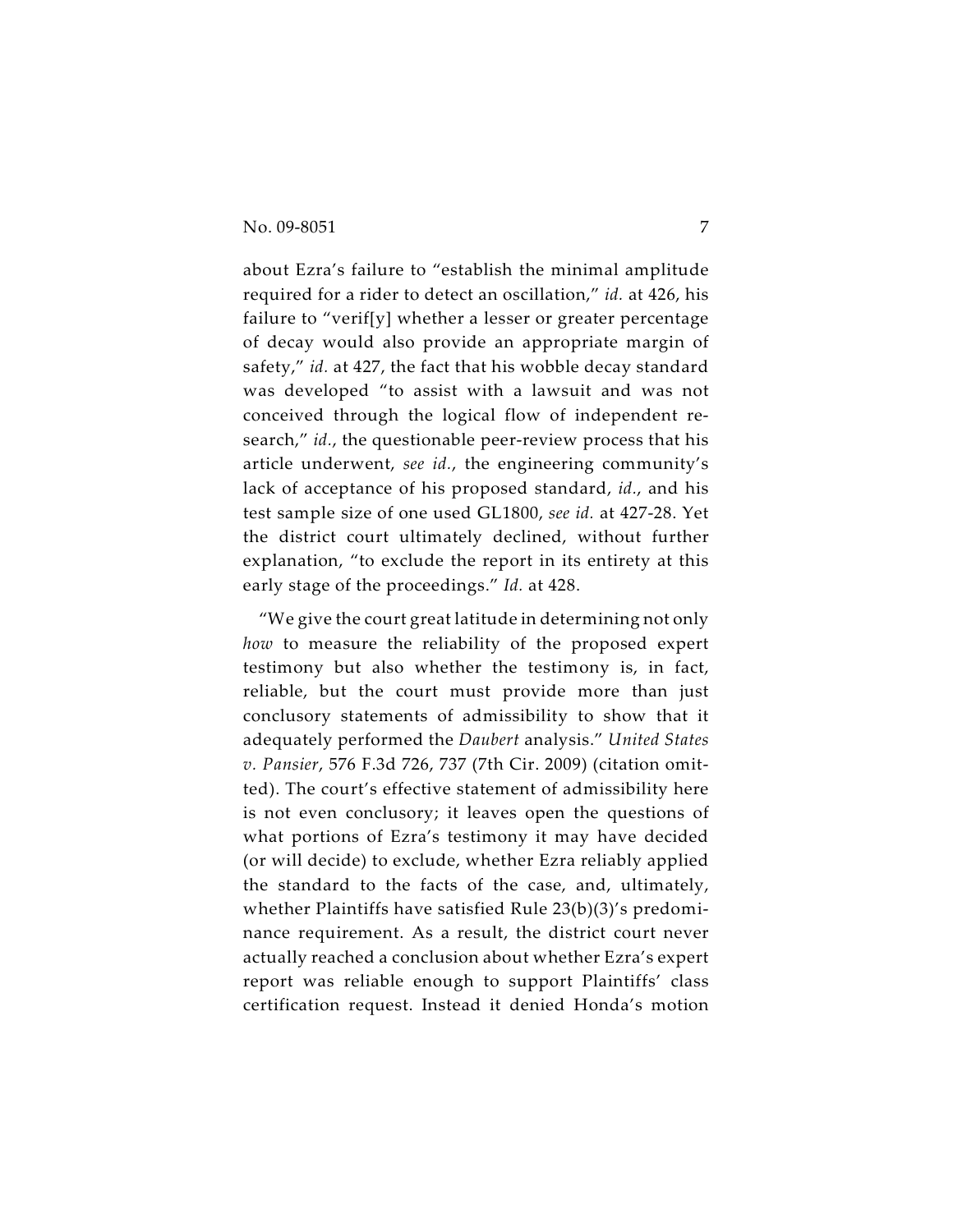to exclude without prejudice and noted that the case was in an "early stage of the proceedings." This was not sufficient. Indeed, it was an abuse of discretion. *See Nightingale Home Healthcare, Inc. v Anodyne Therapy, LLC*, 589 F.3d 881, 883 (7th Cir. 2009) ("It is an abuse of discretion not to exercise discretion."); *Smith v. Ford Motor Co.*, 215 F.3d 713, 717 (7th Cir. 2000) ("We review for abuse of discretion the district court's choice of factors to include within [the *Daubert*] framework as well as its ultimate conclusions regarding the admissibility of expert testimony.").

As we have explained, a district court must make the necessary factual and legal inquiries and decide all relevant contested issues prior to certification. *See West*, 282 F.3d at 938; *Szabo*, 249 F.3d at 676. The district court's actions here were more akin to the "provisional" approach that we rejected in *Szabo*. 249 F.3d at 676. Ezra's testimony is necessary to show that Plaintiffs' claims are capable of resolution on a class-wide basis and that the common defect in the motorcycle predominates over the class members' individual issues. Therefore, by failing to clearly resolve the issue of its admissibility before certifying the class, the district court erred. *Cf. West*, 282 F.3d at 938 ("A district judge may not duck hard questions by observing that each side has some support . . . . Tough questions must be faced and *squarely decided* . . . ."(emphasis added)).

The district court was reluctant to exclude Ezra's report "in its entirety at this early stage of the proceedings," *Allen*, 264 F.R.D. at 428, but our examination of the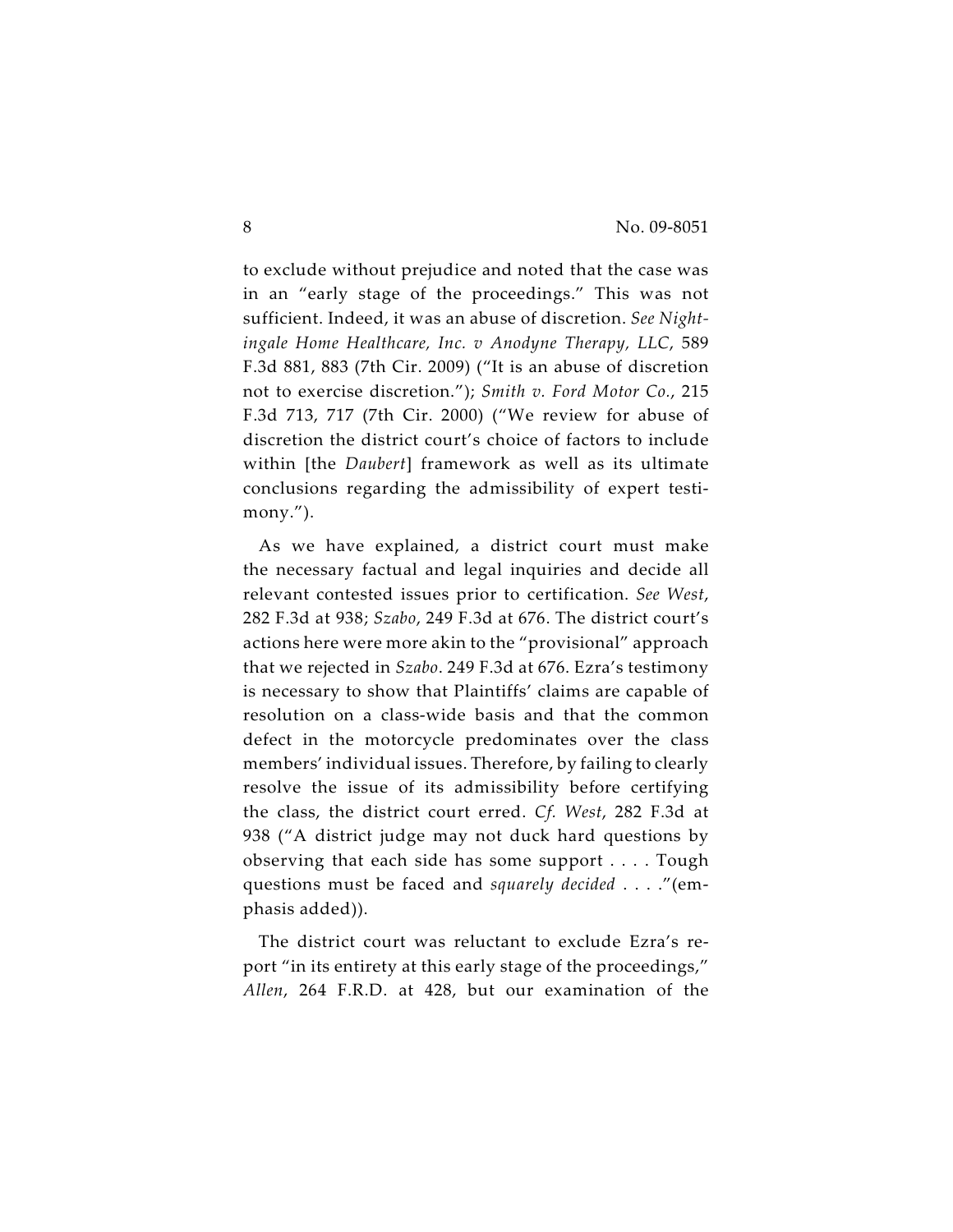record reveals that exclusion is the inescapable result when the *Daubert* analysis is carried to its conclusion. Under the *Daubert* framework, a district court must determine "whether a given expert is qualified to testify in the case in question and whether his testimony is scientifically reliable." *Gayton v. McCoy*, 593 F.3d 610, 616 (7th Cir. 2010). Ezra's qualifications are not at issue here; the reliability of his testimony is what Honda contests. But even the most "supremely qualified expert cannot waltz into the courtroom and render opinions unless those opinions are based upon some recognized scientific method and are reliable and relevant under the test set forth by the Supreme Court in *Daubert*." *Clark v. Takata Corp.*, 192 F.3d 750, 759 n.5 (7th Cir. 1999).

*Daubert* sets forth a non-exhaustive list of guideposts to consult in assessing the reliability of expert testimony: (1) whether the scientific theory can be or has been tested; (2) whether the theory has been subjected to peer review and publication; and (3) whether the theory has been generally accepted in the relevant scientific, technical, or professional community. *Daubert*, 509 U.S. at 593-94. In addition to these guideposts, the 2000 Advisory Committee's Notes to Rule 702 suggest other benchmarks for gauging expert reliability, including whether the testimony relates to "matters growing naturally and directly out of research they have conducted independent of the litigation, or whether they have developed their opinions expressly for purposes of testifying"; "[w]hether the expert has adequately accounted for obvious alternative explanations"; and "[w]hether the expert is being as careful as he would be in his regular professional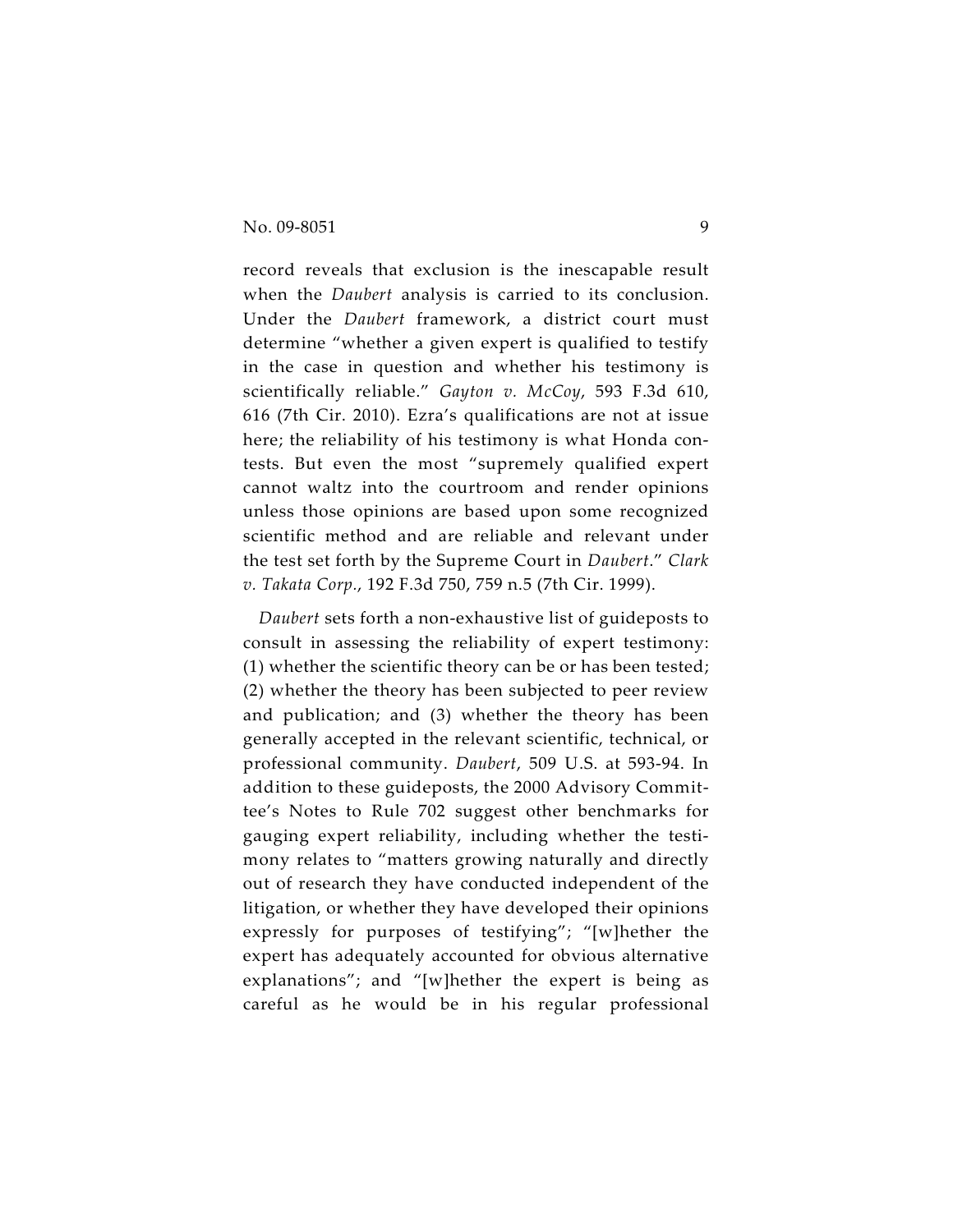work outside his paid litigation consulting." Fed. R. Evid. 702 Advisory Committee's Notes (2000 Amends.); *see also Fuesting v. Zimmer, Inc.*, 421 F.3d 528, 534-35 (7th Cir. 2005), *vacated in part on other grounds*, 448 F.3d 936 (7th Cir. 2006).

The "theory" here is Ezra's wobble decay standard, and, as the district court thoroughly enumerated, there are many reasons to harbor "definite reservations" about its reliability. *Allen*, 264 F.R.D. at 428. Ezra originally developed the standard for use in a mid-1980s lawsuit in which he testified as an expert against Honda and subsequently published it in a journal article aimed at forensic engineers who testify as experts on motorcycle instability, *see* Mark A.M. Ezra, *Forensic Engineering Investigation of Motorcycle Instability Induced Crashes*, 21 J. Nat'l Acad. Forensic Eng'rs 69, 80-84 (2004) (discussing seven common "attacks by opposing counsel," including "You Did What While Testing the Motorcycle?!", and instructing future experts to "be ready to defend in simple lay terms the standard [they have] proposed and relied upon in evaluating the motorcycle and its reasonableness"). Despite its publication, there is no indication that Ezra's wobble decay standard has been generally accepted by anyone other than Ezra. *See Porter v. Whitehall Labs., Inc.*, 9 F.3d 607, 613 (7th Cir. 1993) ("A known technique that has gained only a minimal following may be viewed with some skepticism."). Indeed, Ezra's article merely "suggested" a standard for wobble decay; it acknowledged that he was "unaware of any governmental, industry or [Society of Automotive Engineers] standards determining acceptable response characteristics for [motorcycles] . . . in . . . wobble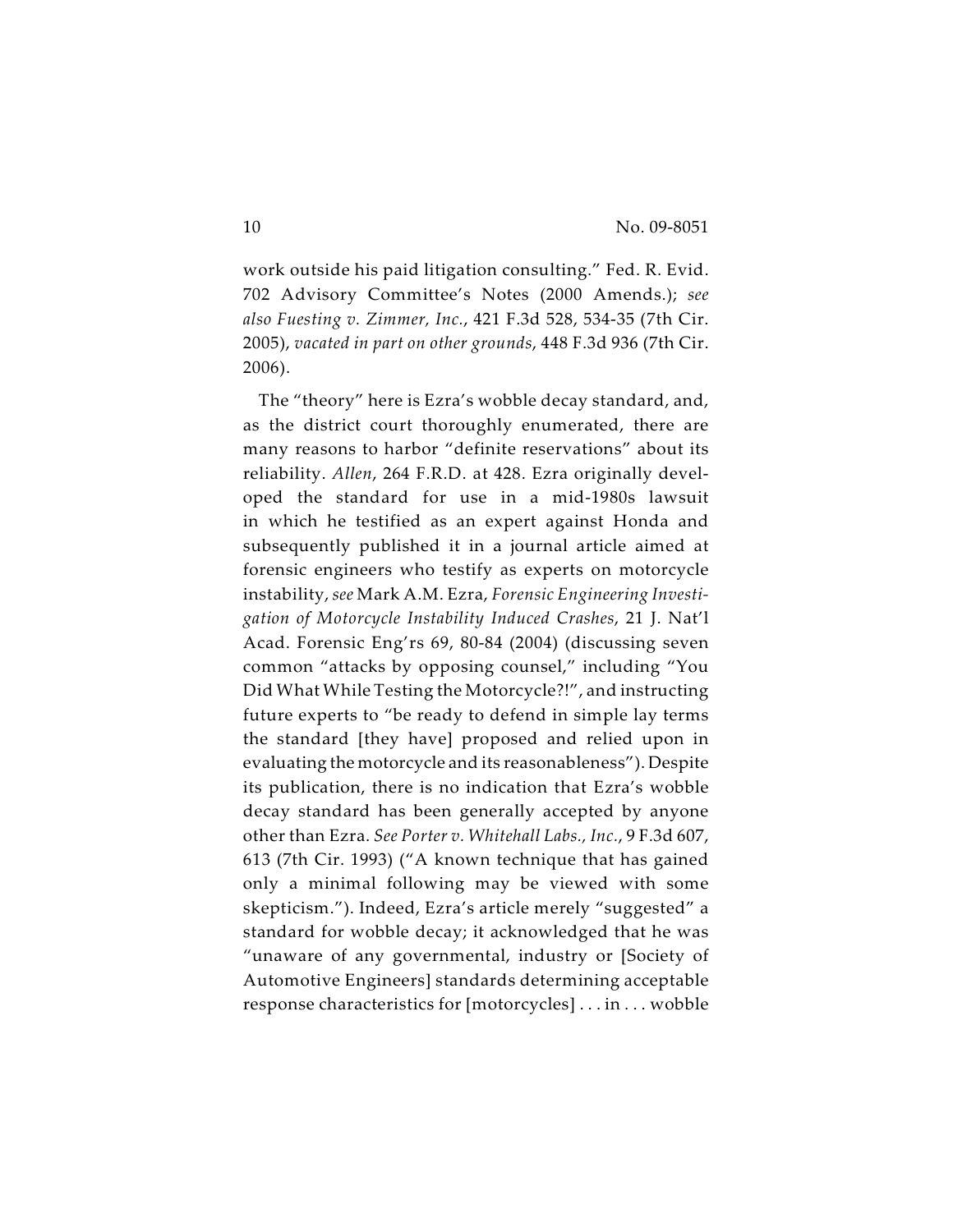mode[]," Ezra, *supra,* at 78, and noted that "it is up to the investigating forensic engineer to define a reasonable standard that he may defend in the legal forum before opposing council [sic] or a jury," *id.* at 79.

Even if we were to assume that Ezra's standard is generally accepted by mere virtue of its publication in a peer-reviewed journal, its reliability remains in question. Ezra has never conducted any rider confidence studies to determine when motorcycle riders perceive wobble, or performed any tests to determine the minimal wobble amplitude at which riders detect oscillation. *See Allen*, 264 F.R.D. at 426; *see also West*, 282 F.3d at 939 (expressing skepticism in a model that "has not been verified empirically"). His report merely deemed "reasonable" his proposed standard, relying solely on his own previous (and similarly unsupported) assessment of the same for support. The "principles and methodology" underlying his findings, *Winters v. Fru-Con, Inc.*, 498 F.3d 734, 742 (7th Cir. 2007), then, are questionable at best. And although we do not consider the validity or accuracy of the conclusions Ezra reached, *see id.*, we note that the methodological omissions here render the 37% wobble decay standard Ezra articulated "somewhat speculative," *Allen*, 264 F.R.D. at 427; *see Chapman v. Maytag Corp.*, 297 F.3d 682, 686-87 (7th Cir. 2002) (noting that courts must consider "whether the testimony has been subjected to the scientific method, ruling out any subjective belief or unsupported speculation").

The methodology underlying the tests Ezra conducted to determine whether the GL1800 met his standard also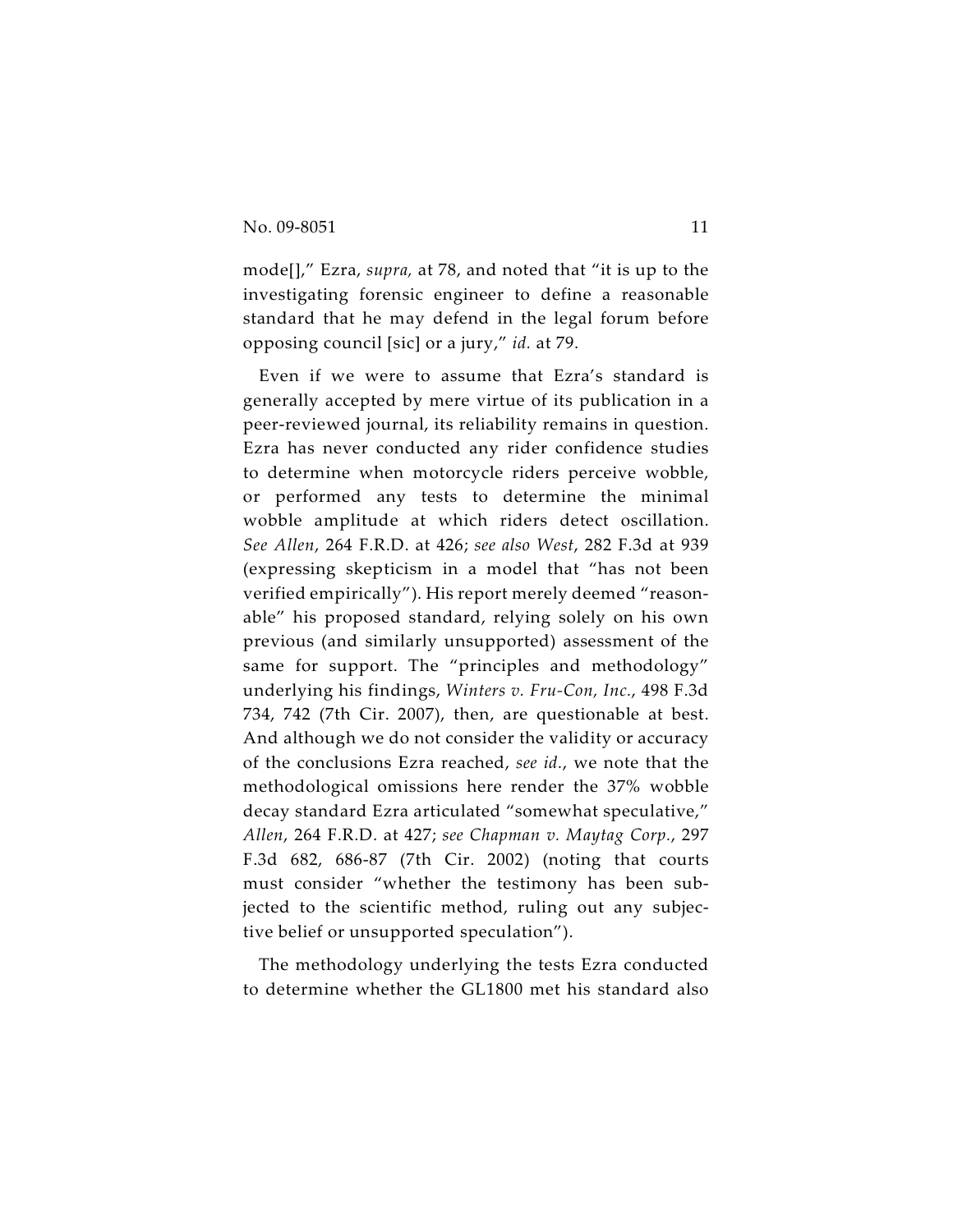gives us pause. Ezra tested a single, used 2006 GL1800, ridden by a single test rider, and extrapolated his conclusions to the fleet of GL1800s produced from 2001 to 2008. "Determining the minimum sample size from which reliable extrapolations can be made to the sampled population is tricky," *DeKoven v. Plaza Assocs.*, \_\_\_ F.3d \_\_, Nos. 09-2016, 09-2249, 2010 WL 938025, at \*4 (7th Cir. Mar. 17, 2010), but a sample size of one is rarely, if ever, sufficient. That is especially true when deposition testimony from putative class members reveals that different GL1800s handle and manifest the wobble problem differently, and when the handling—and wobble—of motorcycles is known to vary with the rider and road conditions. The small sample size also highlights the constraints litigation placed upon Ezra's methods and professional judgment; Ezra was not being as thorough as he might otherwise be due to Plaintiffs' reluctance to pay for more testing. *See Smith*, 215 F.3d at 719 ("The trial court must . . . 'make certain that an expert, whether basing testimony upon professional studies or personal experience, employs in the courtroom the same level of intellectual rigor that characterizes the practice of an expert in the relevant field.' "(quoting *Kumho Tire Co. v*. *Carmichael,* 526 U.S. 137, 152 (1999))).

" '[S]haky' expert testimony may be admissible, assailable by its opponents through cross-examination," *Gayton*, 593 F.3d at 616, but the testimony proffered here is not merely shaky: it is unreliable. And expert testimony that is not scientifically reliable should not be admitted, even "at this early stage of the proceedings." *Allen*, 264 F.R.D. at 428. Without Ezra's testimony, Plaintiffs are left with too